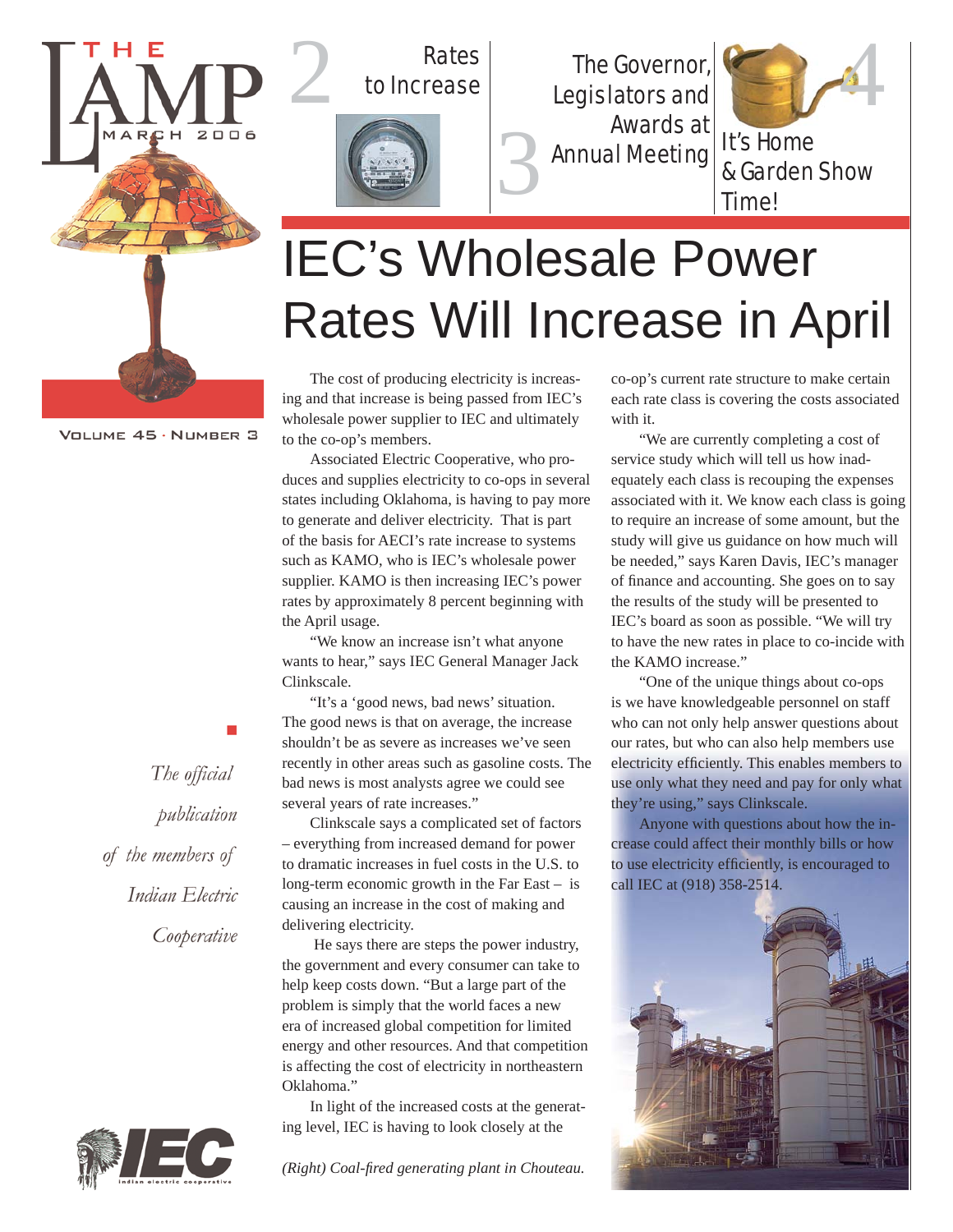### Electric Bills to Increase

We strive to keep you informed about major happenings at your cooperative, primarily through this publication, area newspapers and the annual meeting. Unfortunately, not all the happenings we report on at IEC are pleasant. As we informed you at the annual meeting in October, IEC will experience a wholesale rate increase from our power supplier in April of this year. Some of this 8 percent wholesale increase will be passed on to you, the members, through an increase in IEC rates. At the time I am writing this, the specific amount and timing of the IEC rate increase has not been determined. As soon as the details are known, we will pass this information on to you.

While the price of everything seems to be increasing, including your electric bill, it is still a

F

good value when compared with the rising prices of related commodities. Regular grade gasoline prices in the United States, according to the U.S. Department of Energy's Energy Information Administration (EIA), increased 43 percent between October 2004 and October 2005, and since 1999, natural gas prices have risen 400 percent. There is really no single source to blame for these increases. Strife in the Middle East can be blamed for the sudden increase in gasoline prices, but the long term problem lies in the developing world economy. Developing Asian countries such as China are using more and more of the world's energy. The world has a finite supply of natural resources for energy production and with the developing countries now in the market for these resources, prices are spiraling upward.

*by Jack Clinkscale, General Manager*



I wish I could say these increasing prices will stabilize and we will have long periods with little or no increases. If you have watched the news, you know that is not the case. Energy experts believe more fuel increases are on the way. We must use energy wisely and budget accordingly. IEC will continue to strive to provide our members with reliable power at the lowest possible cost.

#### **INDIAN ELECTRIC COOPERATIVE, INC.**

**Offi ce Hours** 7:30 a.m. – 4:00 p.m. (Monday - Friday) (918) 358-2514 www.iecok.com

**To Report an Outage** (918) 358-2514 or 1-800-482-2750

**24-hour Service Center**  (918) 295-9520

#### **Board of Trustees** Berry Keeler, President District 9 Leon Day, Vice-President District 4 Bill Boone, Sec.-Treas. District 7 Robert Burk District 1 Mike Spradling District 2 District 3 Wanda Foster **District 5** Loris Peckenpaugh District 6 Greg Fielding **District 8** Gary Moore **District 8** Rock Reese District 9

Jack Clinkscale, General Manager Kay Rabbitt-Brower, Editor

*The Lamp* (USPS 942-940) is published monthly by Indian Electric Cooperative, Inc., P.O. Box 49, Highway 64 Southeast, Cleveland, Oklahoma 74020 for the interest of its membership. Subscription price was \$0.17 per month in 2005. Periodical postage paid at Cleveland, Oklahoma and additional mailing offices.

- Postmaster: Send address changes to The Lamp, P.O. Box 49, Cleveland, OK 74020.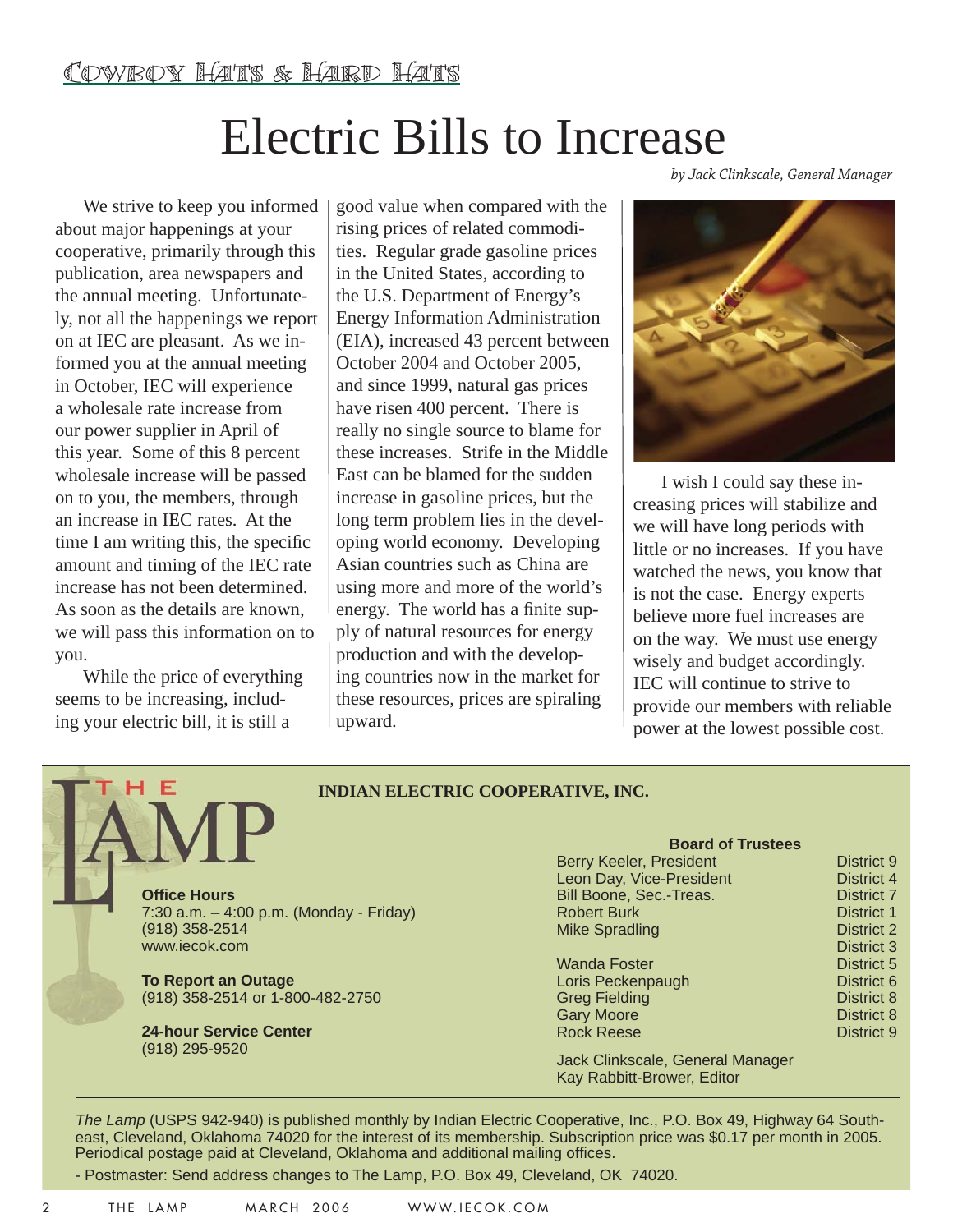## IEC Receives Recognition, Awards at Statewide Annual Meeting

Each February trustees, managers, and key staff persons from Oklahoma's electric cooperatives gather in Oklahoma City to attend the Oklahoma Association of Electric Cooperatives' (OAEC) annual meeting. This year the meeting was held Feb. 6 and 7.

Its purpose is the same as any coop annual meeting – to keep its members informed.

OAEC is owned by the Oklahoma co-ops and exists to provide services that would be too costly for each one to provide. It also works with the Oklahoma legislature to bring the co-ops' perspective to elected representatives when legislation is being created.

Annual meeting this year held special significance for IEC, as former trustee J.W. Perry was recognized with the OAEC Meritorious Service. J.W.'s widow Carla and their daughter Denise were on hand to accept his award at the annual banquet Monday evening.

Tuesday, Feb. 7 the group of more than 300 was honored as Gov. Brad Henry was the keynote speaker. He spoke not only on the state of Oklahoma, but of the vital role Oklahoma's electric cooperatives play in the continuing development and progress of

the state. Before leaving the meeting to visit with legislators in their offices at the Capitol, individual co-ops were recognized for participation in co-op legislative support organizations, safety achieve-

ments and linemen proficiency along with excellence in Web site design and newsletter publication.

At the Capitol, co-op representatives met with legislators from their respective areas to visit about legislation that could be proposed and voted on during this legislative session.

Also honored were (right) Kay Rabbitt-Brower, editor of *The Lamp*, which won an Award of Excellence for Best Annual Report, and Don Lawrence, webmaster, who also won an Award of Excellence for Best Web site.



IEC General Manager Jack Clinkscale (above right) and his wife Beverly visit with Rep. Joe Sweeden.





### OAEC Honors J.W. Perry

During the OAEC annual meeting, the association honored former IEC trustee J.W. Perry with the OAEC Meritorious Service award.

Perry passed away in August 2005 while serving as president of the OAEC board of directors.

The award is given to individuals who go above and beyond their original obligation and give generously of their time and talents to the electric cooperative program.

In addition to serving as an IEC trustee and OAEC director, J.W. was an officer on the KAMO and GRDA boards.

Pictured with Denise and Carla are (front left) Chris Cariker, KAMO CEO, Larry Watkins, OAEC general manager and Jack Clinkscale, IEC general manager.